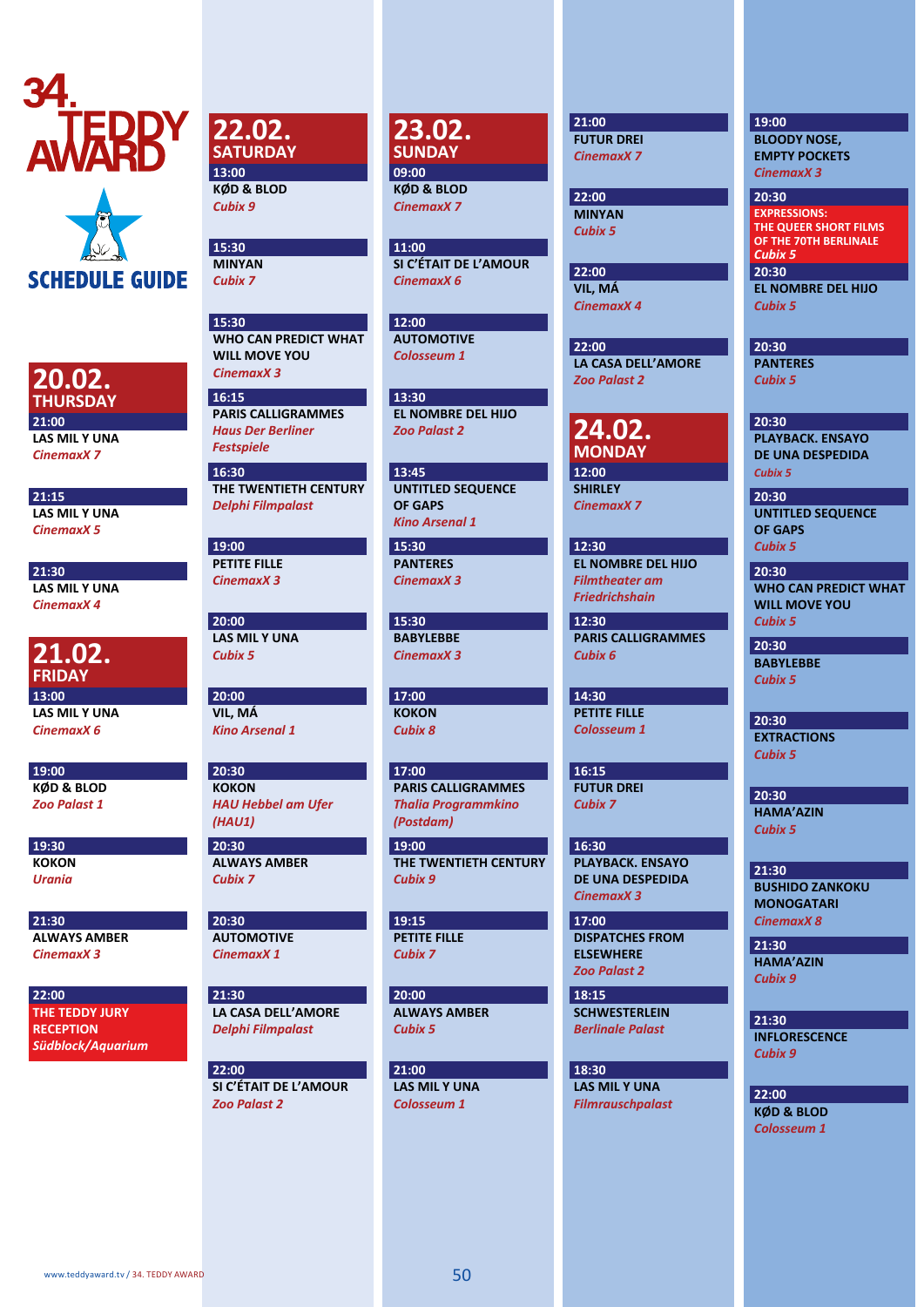**25.02. TUESDAY 09:30 SCHWESTERLEIN**  *Haus der Berliner Festspiele*

**10:00 SI C'ÉTAIT DE L'AMOUR**  *Cubix 7*

**11:00 PANTERES**  *Cubix 8*

**11:00 BABYLEBBE**  *Cubix 8*

**11:30 – 12:30 A DIRECTORS EXCHANGE** *TEDDY BAR*

**13:00 – 14:00 A DIRECTORS EXCHANGE** *TEDDY BAR*

**13:00 SCHWESTERLEIN**  *Friedrichstadt-Palast*

**14:00 WHO CAN PREDICT WHAT WILL MOVE YOU**  *Cubix 8*

**16:15 BLOODY NOSE, EMPTY POCKETS**  *Cubix 7*

**17:00 PLAYBACK. ENSAYO DE UNA DESPEDIDA**  *Colosseum 1*

**17:00 TRIGONOMETRY**  *Zoo Palast 1*

**17:00 UNTITLED SEQUENCE OF GAPS** *Werkstattkino@silent green*

**20:00 LAS MIL Y UNA**  *Cubix 5* 

**20:30 SHIRLEY**  *Cubix 6*

**20:30 MEU NOME É BAGDÁ**  *Urania*

**21:30 PETITE FILLE**  *Xenon Kino*

**26.02. WEDNESDAY 11:30 TRIGONOMETRY**  *CinemaxX 5*

**13:00 THE QUEER ACADEMY SUMMIT**

**13:30 MEU NOME É BAGDÁ**  *CinemaxX 3*

**14:00 BABYLEBBE**  *CinemaxX 1*

**14:00 PANTERES**  *CinemaxX 1*

**14:30 BLOODY NOSE, EMPTY POCKETS**  *Colosseum 1*

**BERLIN ALEXANDERPLATZ**  *Berlinale Palast*

**16:00 ALWAYS AMBER**  *CinemaxX4*

**16:15 DISPATCHES FROM ELSEWHERE**  *Zoo Palast 2*

**16:30 WELCOME TO CHECHNYA**  *International* 

**16:30 GENIUS LOCI**  *CinemaxX 3*

**17:00 WHO CAN PREDICT WHAT WILL MOVE YOU**  *CinemaxX 1*

**17:00 HAMA'AZIN** *Colosseum 1*

**17:00 INFLORESCENCE**  *Colosseum 1*

**18:00 SHIRLEY**  *Haus der Berliner Festspiele* **18:00 DIE LETZTE STADT**  *CinemaxX 7*

**18:30 VENTO SECO**  *Zoo Palast 1*

**19:00 SEX** *Zoo Palast 2*

**19:30 THE LONG GOOD FRIDAY**  *CinemaxX 8*

**20:30 20:00 NICHT DER HOMOSEXUELLE IST PERVERS, SONDERN DIE SITUATION, IN DER ER LEBT** *Akademie der Künste* **15:30** 

> **SI C'ÉTAIT DE L'AMOUR**  *Cubix 5*

**21:00 SUK SUK**  *CinemaxX 7*

**21:30 PLAYBACK. ENSAYO DE UNA DESPEDIDA**  *Cubix 9*

**21:30 VIL, MÁ**  *Delphi Filmpalast* **27.02. THURSDAY**

**09:15 BERLIN ALEXANDERPLATZ**  *Friedrichstadt-Palast*

**11:15 WELCOME TO CHECHNYA**  *CinemaxX 6*

**13:00 VENTO SECO**  *Cubix 9*

**13:30 PLAYBACK. ENSAYO DE UNA DESPEDIDA**  *Zoo Palast 3*

**14:00 GENIUS LOCI** *HAU Hebbel am Ufer (HAU1)*

**14:00 KOKON**  *CinemaxX 1*

**14:00 PLAYBACK. ENSAYO DE UNA DESPEDIDA**  *HAU Hebbel am Ufer (HAU1)*

**15:00 BERLIN ALEXANDERPLATZ** *Haus der Berliner Festspiele*

**15:30 RIZI**  *Berlinale Palast*

**16:00 PETITE FILLE**  *CinemaxX 4*

**16:00 SEX** *CinemaxX 5*

**16:30 GENIUS LOCI** *Zoo Palast 3*

**16:30 HAMA'AZIN** *CinemaxX 3*

#### **16:30**

**INFLORESCENCE**  *CinemaxX 3*

**17:00 DIE LETZTE STADT**  *Cubix 6*

**18:45 CHARLATAN**  *Berlinale Palast*

**19:00 THE TWENTIETH CENTURY**  *CinemaxX 3*

**19:15 SUK SUK**  *Cubix 7*

**19:30 LA CASA DELL'AMORE**  *Colosseum 1*

**20:00 MEU NOME É BAGDÁ**  *Cubix 8*

**20:30 ALICE JÚNIOR**  *Urania*

**21:00 INFLORESCENCE**  *Moviemento*

**21:30 MINYAN**  *CinemaxX 7*

**28.02. FRIDAY 09:00** 

**VENTO SECO**  *CinemaxX 7*

**09:30** 

**CHARLATAN**  *Haus der Berliner Festspiele*

**10:00 EL NOMBRE DEL HIJO**  *Urania*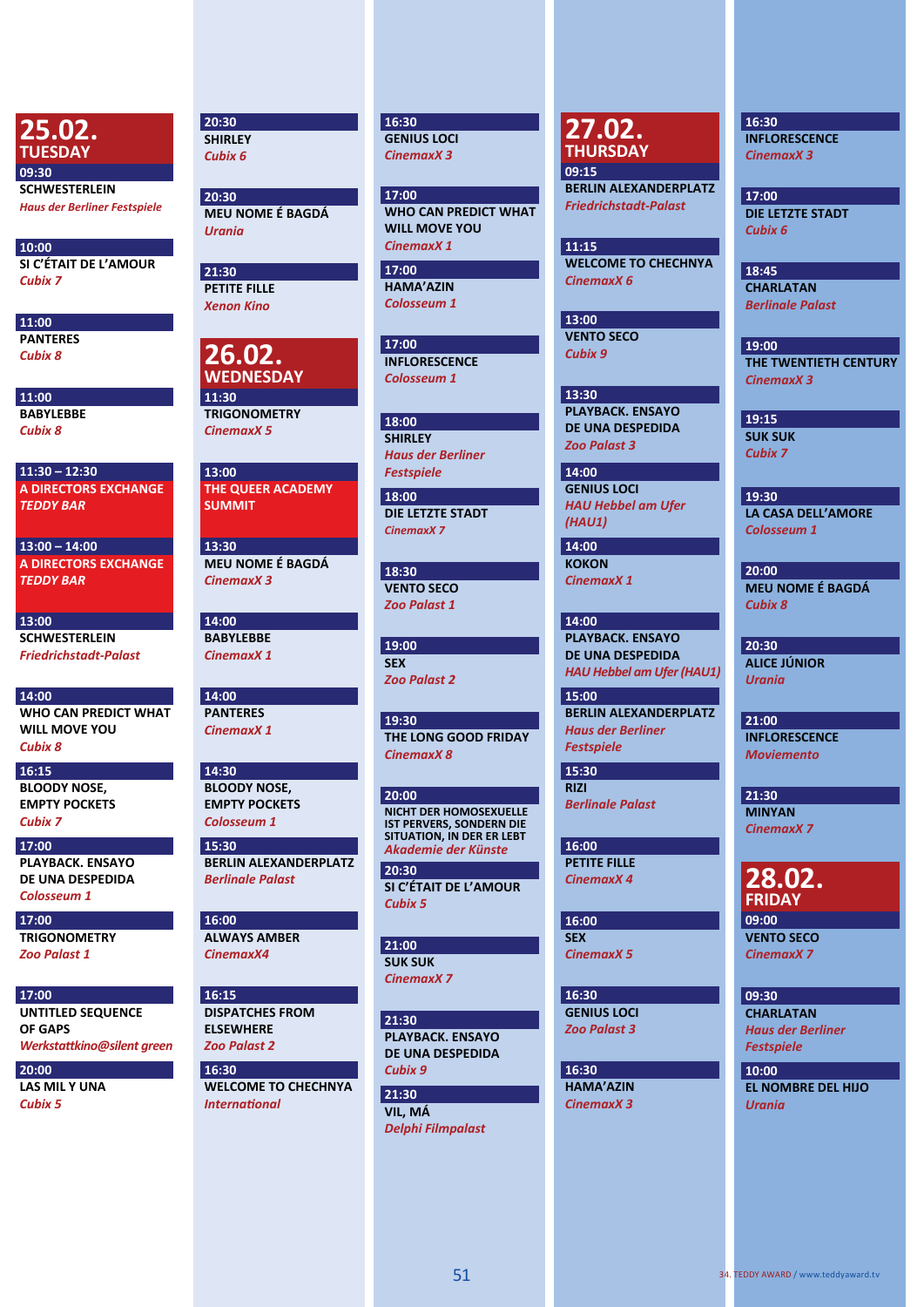**10:00 PANTERES**  *Filmtheater am Friedrichshain*

**10:00 RIZI** 

*Friedrichstadt-Palast*

**10:00 ALWAYS AMBER**  *Cubix 7*

**10:00 BABYLEBBE**  *Filmtheater am Friedrichshain*

**11:15 LAS MIL Y UNA**  *CinemaxX 6*

**13:00 CHARLATAN**  *Friedrichstadt-Palast*

**13:15 SUK SUK**  *Cubix 7*

**13:30 WHO CAN PREDICT WHAT WILL MOVE YOU** 

*Filmtheater am Friedrichshain*

**13:30 ALICE JÚNIOR**  *CinemaxX 3*

**14:30 WELCOME TO CHECHNYA**  *Colosseum 1*

**16:00 BLOODY NOSE, EMPTY POCKETS**  *CinemaxX 4*

**16:15 MINYAN**  *Zoo Palast 2*

**16:30 HAMA'AZIN** *Zoo Palast 3*

**16:30 INFLORESCENCE**  *Zoo Palast 3*

**21:00 THE TEDDY AWARD CEREMONY**  *Volksbühne-Berlin*

**21:30 GENIUS LOCI**  *Cubix 9*

**22:00 DIE LETZTE STADT**  *International*

**23:30 THE TEDDY BACKSTAGE PARTY & AFTER SHOW LOUNGE** *Volksbühne Berlin*

**29.02. SATURDAY 11:00 BABYLEBBE**

**11:00 PANTERES**  *Cubix 8*

*Cubix 8*

**12:30 ALWAYS AMBER**  *Zoo Palast 1*

**13:15 RIZI**  *Haus der Berliner Festspiele*

**13:30 PETITE FILLE**  *International*

**14:30 WHO CAN PREDICT WHAT WILL MOVE YOU**  *Cubix 8*

**15:30 MEU NOME É BAGDÁ**  *Zoo Palast 1*

**17:00 GENIUS LOCI**  *Colosseum 1*

**19:00 ALICE JÚNIOR**  *Cubix 8*

**19:00 LA CASA DELL'AMORE**  *CinemaxX 4*

**19:30 AUTOMOTIVE**  *International* 

**19:30 FUTUR DREI**  *Zoo Palast 2*

**20:30 BUSHIDO ZANKOKU MONOGATARI**  *Cubix 6*

**21:00 SUK SUK**  *Cinemaxx7*

**21:00 CHARLATAN**  *Haus der Berliner Festspiele*

**21:30 RIZI**  *Friedrichstadt-Palast*

**21:30 WELCOME TO CHECHNYA**  *Cubix 9*

**22:00 MINYAN**  *Cubix 7*

**22:00 VENTO SECO**  *Colosseum 1*

**01.03. SUNDAY 10:30** 

**DIE LETZTE STADT**  *CinemaxX 10*

**12:00 SCHWESTERLEIN**  *Friedrichstadt-Palast*

**12:00 AUTOMOTIVE**  *Colosseum 1*

#### **12:30**

**NICHT DER HOMOSEXUELLE IST PERVERS, SONDERN DIE SITUATION, IN DER ER LEBT** *Kino Arsenal 1* **13:00** 

**MINYAN**  *Cubix 9*

**13:30 KOKON**  *CinemaxX 3*

**14:00 EL NOMBRE DEL HIJO**  *Cubix 8*

**14:00 SHIRLEY**  *Cubix 6*

**16:00 EL NOMBRE DEL HIJO 16:00 EXPRESSIONS: THE QUEER SHORT FILMS OF THE 70TH BERLINALE**  *International*

*International* 

**16:00 PANTERES**  *International*

**16:00 PLAYBACK. ENSAYO DE UNA DESPEDIDA**  *International*

**16:00 UNTITLED SEQUENCE OF GAPS**  *International*

**16:00 WHO CAN PREDICT WHAT WILL MOVE YOU**  *International* 

**16:00 BABYLEBBE**  *International*

**16:00 EXTRACTIONS**  *International*

**16:00 HAMA'AZIN** *International*

#### **16:15**

**SUK SUK**  *Zoo Palast 2*

**16:30 AUTOMOTIVE**  *Cubix 5*

**17:00 ALICE JÚNIOR**  *Urania*

**17:00 GENIUS LOCI**  *Colosseum 1*

**17:15 BERLIN ALEXANDERPLATZ**  *Berlinale Palast*

**19:00 KØD & BLOD**  *Zoo Palast 1*

**19:15 VENTO SECO**  *Cubix 7*

**19:30 THE TWENTIETH CENTURY**  *Colosseum 1*

**19:45 THE LONG GOOD FRIDAY**  *Zeughauskino*

**20:00 SI C'ÉTAIT DE L'AMOUR**  *Cubix 5*

**22:00 VIL, MÁ**  *Zoo Palast 2*

**22:00 BLOODY NOSE, EMPTY POCKETS**  *Cubix 7*